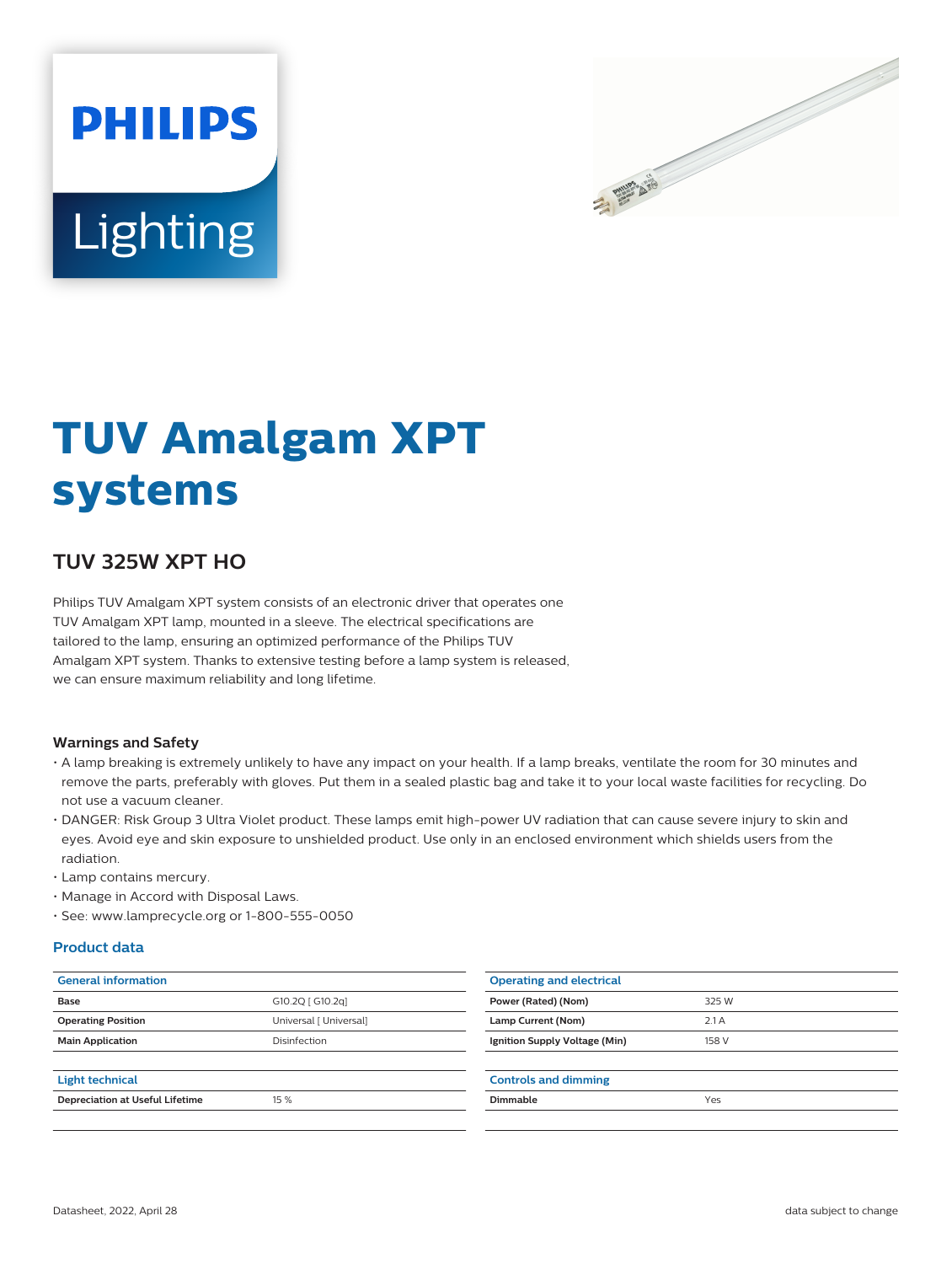## **TUV Amalgam XPT systems**

| <b>Product data</b>                  |                           |  |  |  |  |
|--------------------------------------|---------------------------|--|--|--|--|
| Order product name                   | TUV 325W XPT HO SE UNP/20 |  |  |  |  |
| <b>EAN/UPC - Product</b>             | 8718291548348             |  |  |  |  |
| Order code                           | 242586                    |  |  |  |  |
| <b>Numerator - Quantity Per Pack</b> |                           |  |  |  |  |

| Numerator - Packs per outer box | 20           |  |
|---------------------------------|--------------|--|
| Material Nr. (12NC)             | 928107005112 |  |
| Net Weight (Piece)              | 0.310 kg     |  |

### **Dimensional drawing**

| Product                   |       |         | $C$ (max) |
|---------------------------|-------|---------|-----------|
| TUV 325W XPT HO SE UNP/20 | 19 mm | 1480 mm | 1582 mm   |

**TUV 325W XPT HO SE UNP/20**

#### **Photometric data**



200 300 80 60 40 20 400 500 600 700 λ [nm]

**XDPB\_XDTUVXPT-Spectral power distribution B/W**

**Lifetime**

ి 100